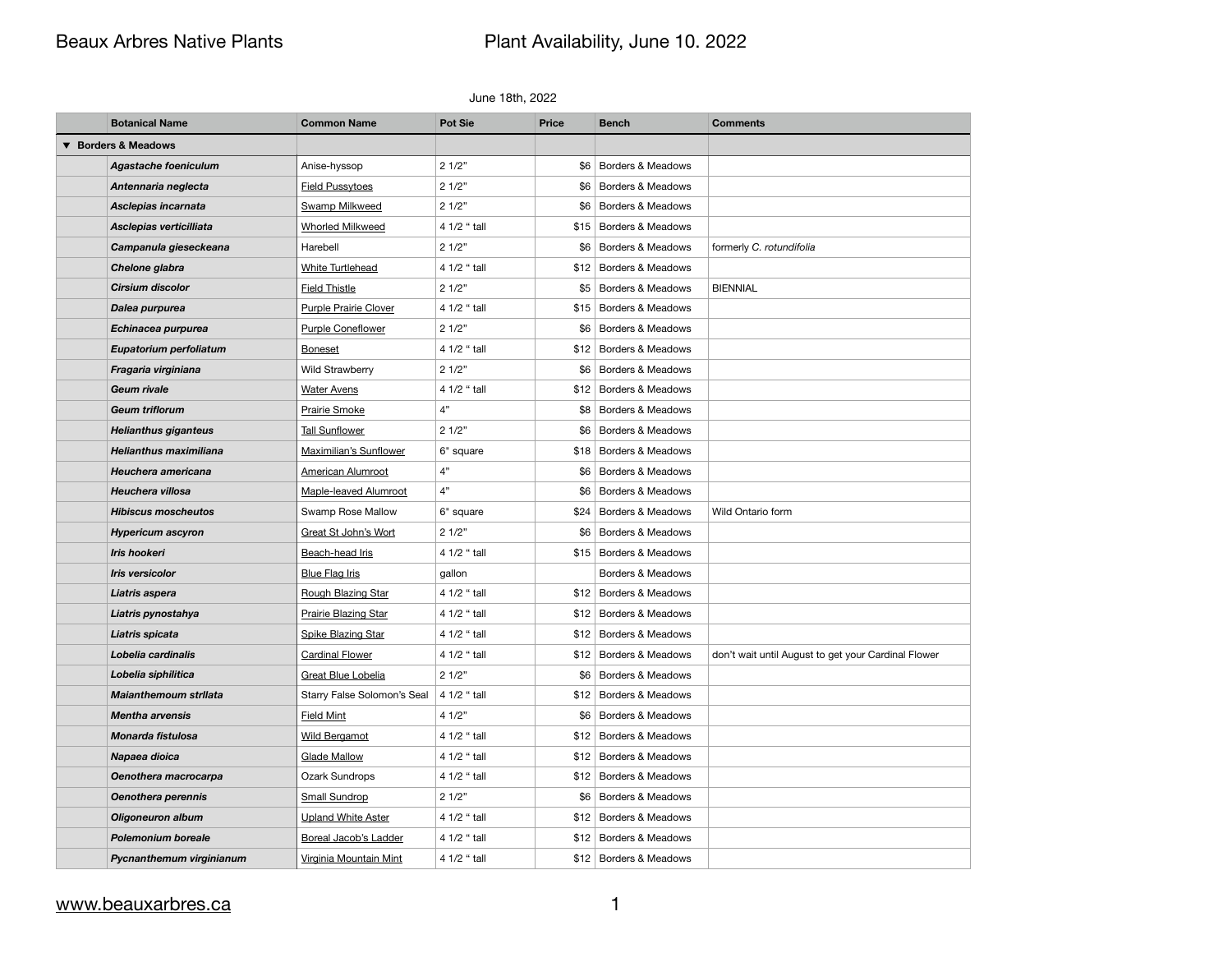# Beaux Arbres Native Plants **Plant Availability**, June 10. 2022

|                            | <b>Botanical Name</b>           | <b>Common Name</b>            | <b>Pot Sie</b> | <b>Price</b> | <b>Bench</b>                 | <b>Comments</b> |
|----------------------------|---------------------------------|-------------------------------|----------------|--------------|------------------------------|-----------------|
|                            | Ratibida pinnata                | <b>Grey-headed Coneflower</b> | 41/2"          |              | \$8 Borders & Meadows        |                 |
|                            | Rudbeckia triloba               | Brown-eyed Susan              | 4"             | \$6          | Borders & Meadows            |                 |
|                            | Scutellaria galericulata        | Marsh Skullcap                | 41/2"          | \$8          | Borders & Meadows            |                 |
|                            | Scutellaria incana              | Downy Skullcap                | 4 1/2 " tall   |              | \$12 Borders & Meadows       | 1 only          |
|                            | Senna hebecarpa                 | Wild Senna                    | 4 1/2 " tall   |              | \$15 Borders & Meadows       | 1 only          |
|                            | Silene regia                    | <b>Royal Catchfly</b>         | 4 1/2 " tall   | \$12         | Borders & Meadows            |                 |
|                            | Silphium laciniatum             | <b>Compass Plant</b>          | gallon         |              | \$18 Borders & Meadows       |                 |
|                            | Silphium perfoliatum            | <b>Cup Plant</b>              | gallon         | \$18         | <b>Borders &amp; Meadows</b> |                 |
|                            | Soldidago ohioensis             | Ohio Goldenrod                | 4 1/2 " tall   | \$15         | Borders & Meadows            | <i>i</i> only   |
|                            | Solidago nemoralis              | <b>Grey Goldenrod</b>         | 4 1/2 " tall   |              | \$10 Borders & Meadows       |                 |
|                            | Solidago ontarioensis - NEW     | <b>Ontario Goldenrod</b>      | 4 1/2 " tall   | \$12         | Borders & Meadows            |                 |
|                            | Solidago squarrosa              | <b>Stout Goldenrod</b>        | 4 1/2 " tall   | \$12         | Borders & Meadows            |                 |
|                            | Symphyotrichum sericeum         | <b>Silky Aster</b>            | 4 1/2 " tall   |              | \$15   Borders & Meadows     |                 |
|                            | Symphyotrichum cordifolium      | Heart-leaved Aster            | 4 1/2 " tall   | \$10         | <b>Borders &amp; Meadows</b> |                 |
|                            | <b>Symphyotrichum laeve</b>     | <b>Smooth Aster</b>           | 4 1/2 " tall   | \$12         | Borders & Meadows            |                 |
|                            | Symphyotrichum oolengtangiensis | Sky-blue Aster                | 4 1/2 " tall   |              | \$12 Borders & Meadows       |                 |
|                            | <b>Thalictrum dasycarpum</b>    | Purple Meadow-rue             | 4 1/2 " tall   |              | \$12 Borders & Meadows       |                 |
|                            | <b>Thalictrum pubesens</b>      | Tall Meadow-rue               | 4 1/2 " tall   | \$12         | Borders & Meadows            |                 |
|                            | Tradescantia ohioensis          | Ohio Spiderwort               | 4 1/2 " tall   | \$12         | Borders & Meadows            |                 |
|                            | Verbena stricta                 | <b>Hoary Vervain</b>          | 21/2"          | \$6          | Borders & Meadows            |                 |
|                            | Vernonia sp.                    | Ironweed                      | 4 1/2 " tall   | \$12         | Borders & Meadows            |                 |
|                            | Veronicastrum virginianum       | Culver's Root                 | 4 1/2 " tall   |              | \$12 Borders & Meadows       |                 |
| $\blacktriangledown$ Grass |                                 |                               |                |              |                              |                 |
|                            | <b>Bouteloua curtipendula</b>   | Side-oats Grama Grass         | 4"             | \$6          | Grass                        |                 |
|                            | bouteloua gracilic              | <b>Blue Grama Grass</b>       | 21/2"          |              | $$6 $ Grass                  |                 |
|                            | <b>Calamagrostis canadensis</b> | <b>Canada Bluejoint Grass</b> | 21/2"          | \$6          | Grass                        |                 |
|                            | <b>Carex muskingumensis</b>     | Palm Sedge                    | 4 1/2 " tall   |              | $$12$ Grass                  |                 |
|                            | <b>Elymus hystris</b>           | <b>Bottlebrush Grass</b>      | 4 1/2 " tall   |              | $$12$ Grass                  |                 |
|                            | Festuca saximontana             | Rocky Mountain Fescue         | 21/2"          | \$6          | Grass                        |                 |
|                            | <b>Panicum virgatum</b>         | <b>Switch Grass</b>           | 4 1/2 " tall   |              | $$12$ Grass                  |                 |
|                            | <b>Sporobolus heterolepis</b>   | <b>Prairie Dropseed</b>       | 4 1/2 " tall   |              | $$15$ Grass                  |                 |
| ▼ Rock Garden              |                                 |                               |                |              |                              |                 |
|                            | Antennaria dioica               | <b>Mountain Pussytoes</b>     | 21/2"          |              | \$6 Rock Garden              |                 |
|                            | Anticlea elegans                | <b>White Camas</b>            | 4 1/2 " tall   |              | $$24$ Rock Garden            | 1 only          |
|                            | <b>Erigeron compositus</b>      | Dwarf Mountain Fleabane       | 21/2"          |              | \$6 Rock Garden              |                 |
|                            | <b>Erigeron pinnatisectus</b>   | <b>Featherleaf Fleabane</b>   | 21/2"          |              | \$6 Rock Garden              |                 |
|                            | Houstonia caerulea              | <b>Common Bluets</b>          | 21/2"          |              | \$6 Rock Garden              |                 |

## [www.beauxarbres.ca](http://www.beauxarbres.ca) 2